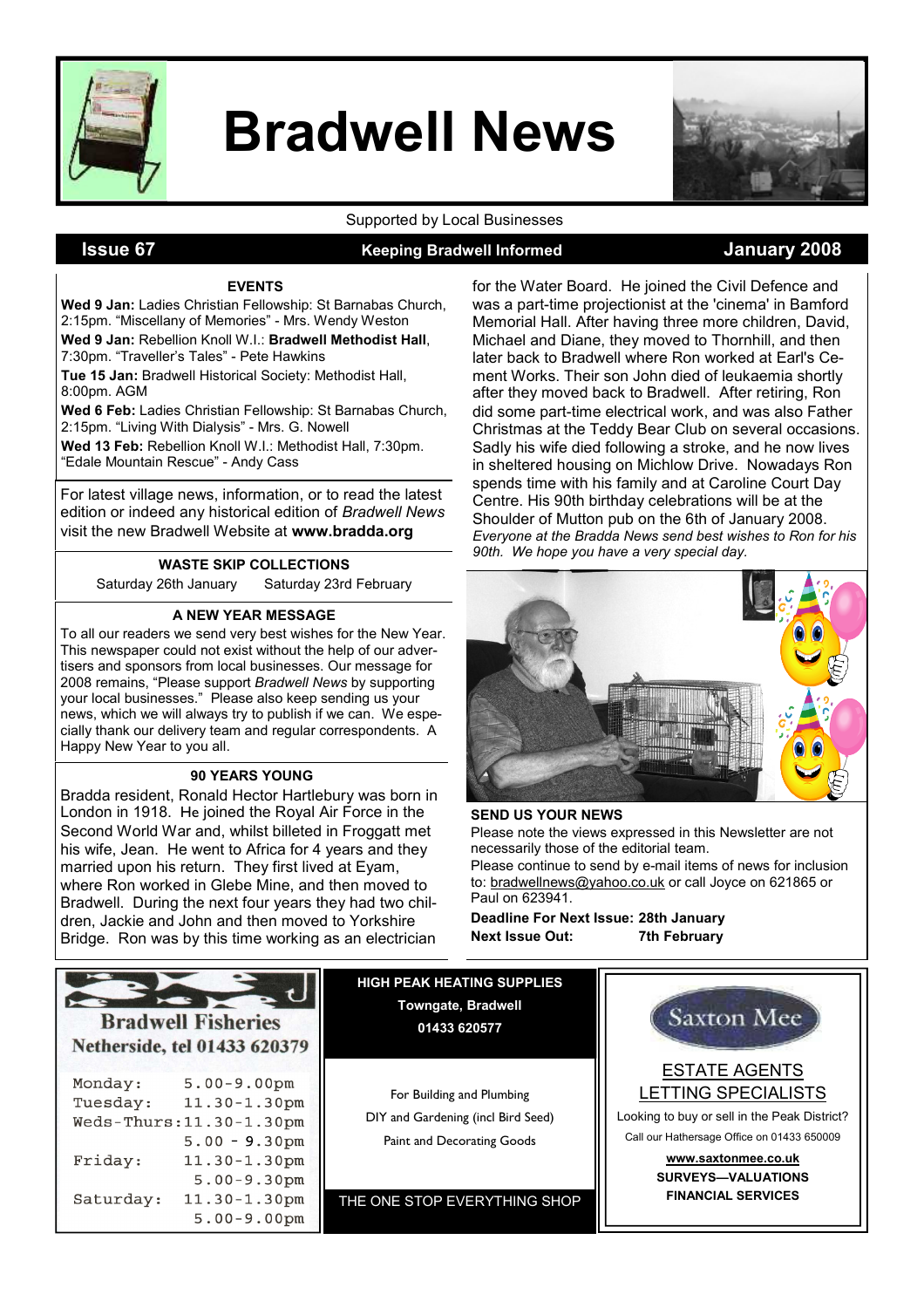

#### PARISH COUNCIL NOTES

#### Newburgh Development

More than 100 people attended the public meeting, arranged by Newburgh Engineering, in the Memorial Hall on Dec. 17<sup>th.</sup> The Newburgh directors and architect presented their plan for the site and discussions followed on several topics. The directors then agreed to reconsider some aspects of the plan. If major changes result, Newburgh will arrange a further public meeting. Otherwise a revised plan will be displayed in shops and on the Parish Council website. The PC may then consider sponsoring a public meeting, or a referendum - to gauge residents' opinion before we make our decision on the planning application. Peak Park planners have stated that they want to be sure that residents have been fully consulted before the final development plan is presented to them. This is the biggest single development in the Bradwell's history and it is therefore very important that the majority village opinion is established.

#### 2008 Carnival

The Carnival Committee has asked me to point out that the marquee will again be on the Sports-field for the whole of Gala week and could be available, after carnival Saturday, for activities and events organised by village organisations. Please contact the Parish Clerk if you would like to discuss this. The Committee need more volunteers to help with planning and managing the Carnival events. Anyone who can spare a few hours on the day, or before,

should contact Ashley Briggs tel. 623575.

#### Rights of Way and Common Land Committee

John Riddall has kindly accepted our invitation of co-option to this committee. His wide knowledge of the subject, both as a university law lecturer and author of several books on rights of way and common land legislation, will be invaluable to the committee. As I mentioned in a previous newsletter, we are planning adverse possession and legal registration of certain plots of land within the parish and John's guidance on this will be very advantageous.

#### PC Youth Centre

Our thanks to Dales Housing, who have donated £1000 to the Centre. The cheque will be officially presented at the beginning of the club session on January 17th. Chris Furness

#### POST OFFICE CLOSURES

Peak District National Park Authority chair Narendra Bajaria has slammed the closure of three national park post offices as "a real blow to our efforts to create sustainable communities." Mr Bajaria had appealed to the Post Office to re-think its proposals to axe branches at Edensor, Bonsall and Moorhall, Bakewell – part of a plan to close 77 branches across the East Midlands. But despite a wave of public opposition

# Page 2 and 1 and 1 Bradwell News

during the six-week consultation period, the Post Office has confirmed the closure of 75 branches (saving one in Nottingham and one in Rutland). Any application for the change of use of a post office would be very closely examined by the authority's planning committee. Its priority would be to see another community facility in its place in order to safeguard local amenities.

#### SPARE A THOUGHT FOR BRADWELL RESERVES

I don't know a thing about football, however I met Bradwell Men's Reserves as they relaxed after their match. This team comes in all shapes, sizes and ages, some more than twice the age of others, but all kept on task by 'Pop'. It doesn't appear an easy job as he reminds them to pay their subs and attend practices. I have been instructed to report their recent success, on 22nd December at Youlgreave. The result was Youlgreave 3, Bradwell Reserves 4. Young Sam scored two goals, David Warren one and Matthew Booth one. The match was abandoned after 82 mins because of an injury. My suggestions for man of the match were turned down with, "All Round Team Effort". Next time I meet up with them they'll either offer me a chip or throw them at me. Joyce Emsen

#### DO SOMETHING AMAZING

I am writing this in the hope that I can motivate a lot of you to attend the next blood donation clinic at Hope Valley College on Sunday, 13th January, and some of you to take the further step to register as a bone marrow donor at the same time. Currently, over 7000 people are looking for a donor match to save or prolong their lives. One of those people is my very dear friend Gary, father of 3, and generally recognised as one of the sweetest blokes on the planet. In August, Gary was told he had a problem with his blood that would require some fairly drastic and urgent treatment. He became very ill at work at the end of October, was admitted to hospital, and hasn't been home since. He has had massive doses of chemo and is in virtual isolation. This is incredibly hard on him and his family and particularly difficult for his two youngest children, aged 3 and 1. He needs two pints of blood and a bag of platelets every day just to keep him going; and, he desperately needs to find a tissue match for a bone marrow transplant in the next few months. By the time you will be reading this, 120 of us need to turn up at HVC just to replace the blood that Gary will have already used. It sounds very cliché to say it, but you really could save a life with this relatively simple act. If you would like more information, it is available at www.blood.co.uk and www.anthonynolan.org.uk. Please make the time, make the commitment and attend.

Thank you. Jennifer Wedgwood. Blood Donation Clinic- Hope Valley College-13th January: 10.30-12.30 and 14.00-15.30.

### THE BOWLING GREEN INN

#### Under new management

We invite you to come and see us and to relax by our lovely log fire

- Enjoy our wholesome country cooking. 2-COURSE SPECIAL £6.95 weekday lunch times
- Sample the latest award winning GUEST BEERS
- Stay in one of our luxury guest bedrooms

Tel 01433 620450

MOVING HOME? NEED TO PACK?

Get your cartons and packaging from

BRADWELL PACKAGING

TELEPHONE: 01433 620590 Bradwell Packaging Services Ltd. Stretfield Mill, Bradwell Hope Valley, Derbyshire S33 9JT

# BRADWELL CYCLES

Pedal Power in the Peaks

Find us at Rebellion Knoll View, Netherside, Bradwell S33 9JL

Tel: 01433 621995

e-mail: danielplevey@aol.com

SERVICE and REPAIRS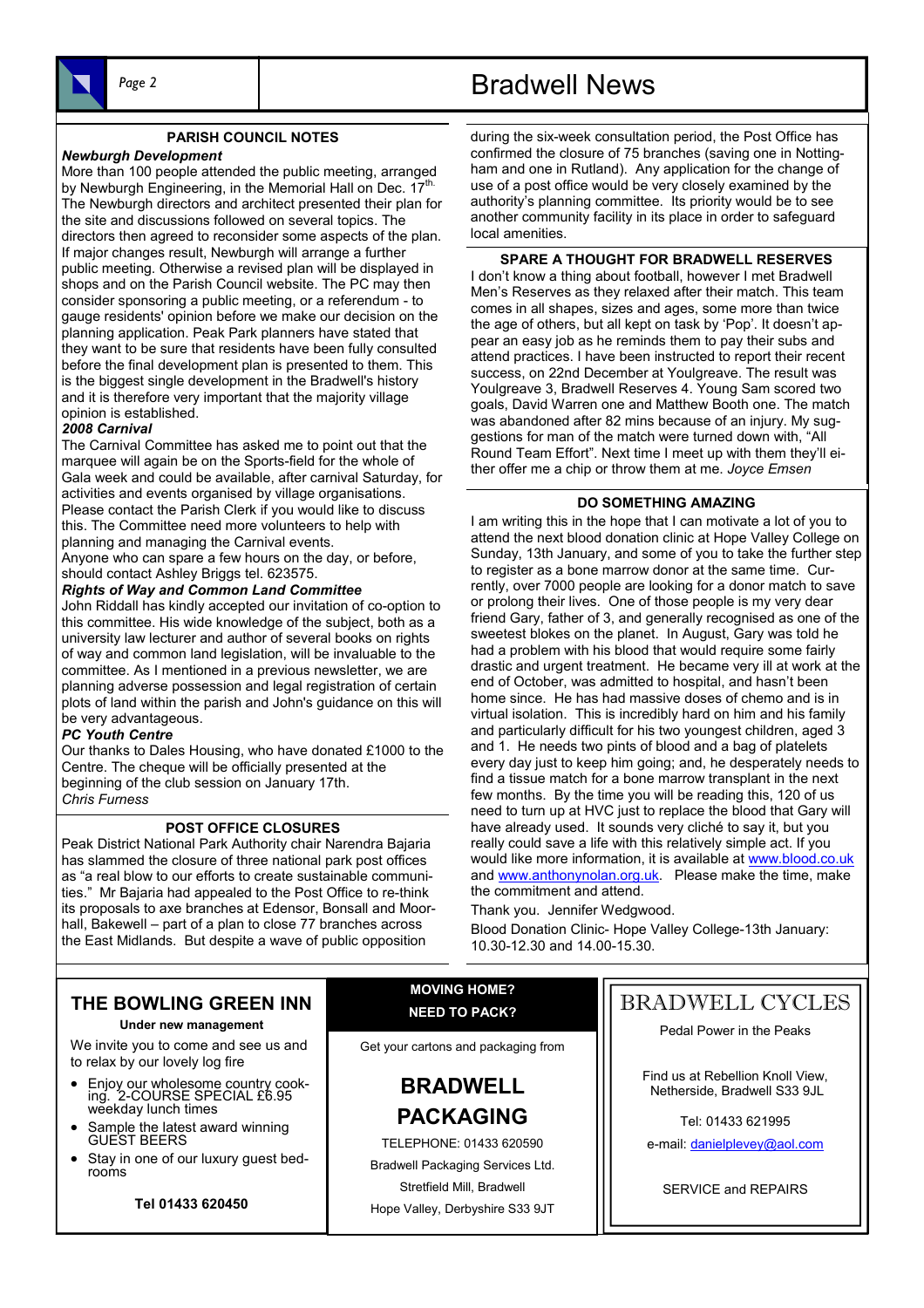



#### BADMINTON AT BRADWELL

Wednesdays during term time - 10:00 to 12:30 in Bradwell Memorial Hall. Everyone welcome and racquets can be provided - just turn up. £12.50 payable at the beginning of term or half term (approx 6 weeks). Tea and coffee free.

#### BRADWELL HISTORICAL SOCIETY - 2007 Report

The highlights of 2007 included well researched talks on the Peak District author, Alison Uttley and on William Bagshaw, the 'Apostle of the Peak' who is associated with Bradwell and Great Hucklow. David Frith's knowledge of the trading routes of the area in Roman and Medieval times impressed us so much that he has been invited back to speak on the impact of canals and railways in the Peak District. General historical topics included an impressive talk on Thebes and ancient Egypt. Dr James Burton from Hope Historical Society traced the development of the Order of St John from Knights Templar to today's St John's Ambulance Brigade. Our secretary, John Monahan capped off the year with an excellent account of King Alfred, showing why he deserves to be called "The Great". John organised an outing to the National Mining Museum and the Yorkshire Sculpture Park - an absorbing day of contrasts. We have completed the first stage of our history of Bradwell over the last hundred years and our editors are now working to prepare the book for publication. Our target date is the 2008 Gala Week. We intend to produce discs for use in schools and still need photographs and memorabilia to retain or copy for our archives. We would be pleased to hear from anyone who would like to help us. Our 2008 programme follows. If you'd like to join us or sample one of our talks you will be very welcome at the Methodist Hall on society nights. Michael Emsen - Chair

#### NEWS IN BRIEF

Father Christmas returned this year to Spring View, Town End to continue his daily antics, much to the amusement of passers-by. A newcomer to the village was heard to say to their family, "Look, there's something different every day!" On Wednesday 12th December Bradda Dads treated a record number of Bradwell pensioners to lunch, with entertainment by the Junior School. The Methodist Hall was filled to capacity, with the overflow accommodated at the White Hart.

On a mild **Boxing Day morning** Bradda Dads were conspicuous in their yellow tops and Wellingtons, organising races in the brook. The Crazy Craft Race was won by Emma Tanfield, who also won the Best Designed Craft. Ben Harman won the over 8's Best Designed Craft. Derek White's



# MISTER CARPET

(John and Steve) Select your new carpets or vinyl in your own home or visit our showroom at 428 Ecclesall Road, Sheffield Free estimates - No obligation Telephone Sheffield 0114 268 1733 or Bradwell: 01433 623700 and 623800 Mobiles: 07711 753018 & 07803 273172

> Carpets fitted and refitted No Job Too Small

yellow plastic duck was first in the Duck Race. A £50 prize goes to Derek.

Towards the end of the year fifteen real ducks have come to live on the brook, providing a talking point for those oldies who grew up in Bradwell many years ago, and an interest for those who come to feed them.

#### BRADWELL FOOTBALL CLUB

After a reasonable start in the Premier division (played 12, won 4, drawn 3, lost 5 up to and including 24-12-2007), Bradda are becoming more accustomed to the superior challenges put before them this season. The competitiveness and passion that has been shown by the squad has been second to none and the players are adapting well to the levels they need to be at. Added to this is the fact that we have also reached the semifinals of the Derbyshire Senior Cup, beating Ripley 3-1 and Matlock Sports 2-1, both out of the Midland Alliance League, along the way. The game against Matlock was a very keenly contested affair with Matlock taking the lead midway through the first half but Bradda rallied and put up a terrific fight back with goals by Martin Riley and Mark Reaney to take the quarter final 2-1. The team was magnificent throughout, but special mention must go to man of the match Jace Broome, with a thorough and complete game in the middle of the park and Michael "Skin" Bradbury pulling off some fine saves throughout the game. CONGRATULATIONS BOYS!!!! The semi-final is on 26th January 2008 the ties have yet to be drawn. Assistant Manager.

#### WHITE HART CAROLS 2007



The pub was so warm on Xmas Eve we thought we would melt, but then someone opened the doors and although this caused some folks to tumble out into Towngate, things cooled down enough that we could sing the traditional carols. The singing was well up to the

usual standard and many thanks to the Janets and the choir. It is good to see this Bradda tradition being maintained.

On Christmas Day a number of local children were treated to a surprise visit from Santa, fresh from his deliveries of the night before. Jeanne gave Santa a traditional Bradda welcome and the survivors from the previous night's singing heralded Xmas Day 2007 with more carols.

#### THE SHOULDER OF MUTTON Hope Valley 620427

Sunday Lunches 12:00 - 2:30

BINGO & QUIZ night Sundays Free Supper

# YOUR LOCAL PRIVATE HIRE TAXI

Airports, Stations, Functions City Clubs etc., Tel: Peter Armitage on 01298 872107 and Mick Rowland on 01433 621924